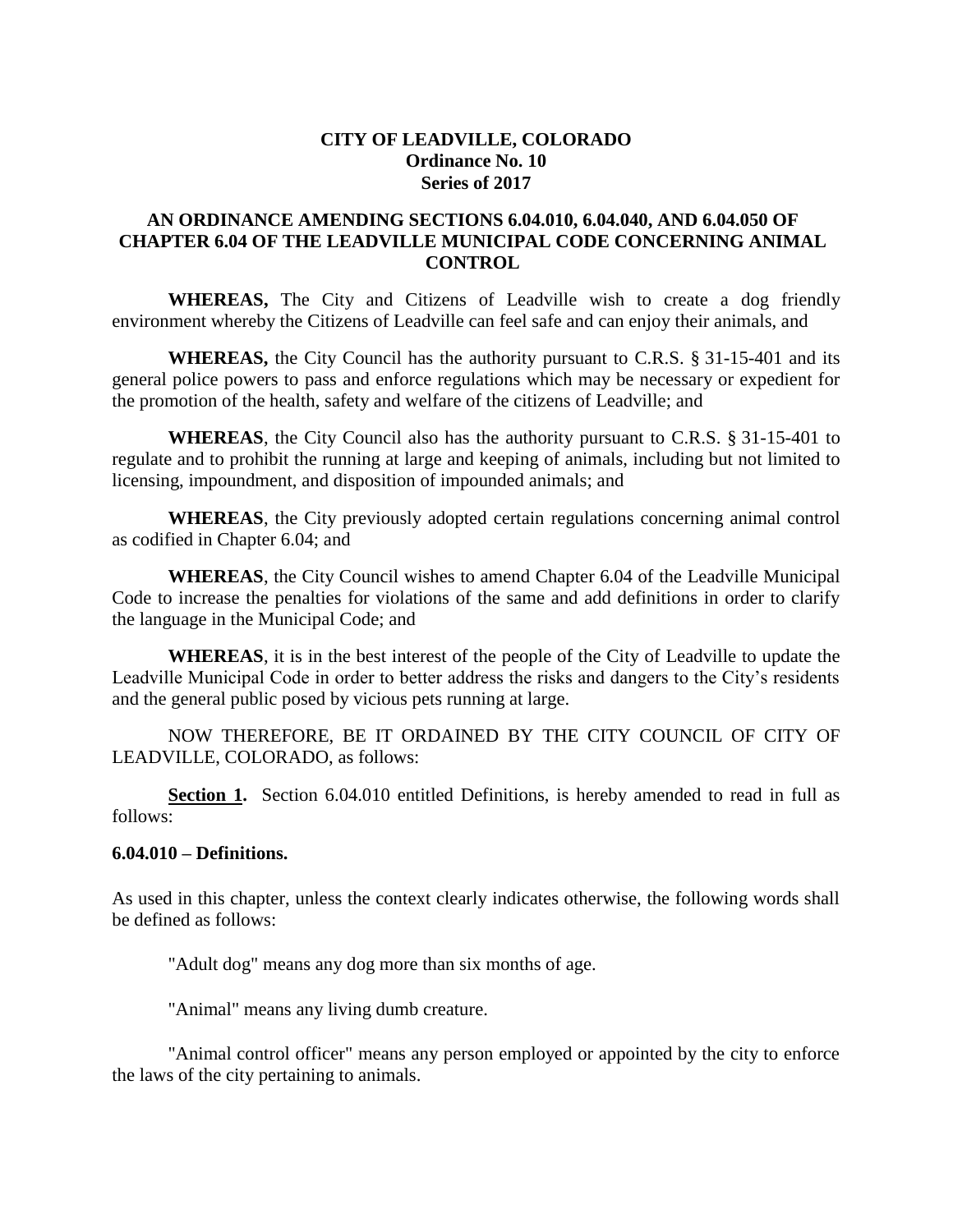"Animal shelter" means any facility contracted by the city for the purpose of impounding or caring for animals held under the authority of the laws, regulations, or ordinances of a state, county or city.

"At large" means any animal which is off of or away from the premises of its owner, possessor or keeper and not under the control of such owner, possessor or keeper, or the agent, servant or a member of the immediate family of such person. An animal within the automobile or other vehicle of its owner shall be deemed to be upon the owner's premises. "Running at large" shall not apply to dogs while actually working livestock, locating or retrieving wild game in season for a licensed hunter, or assisting law enforcement officers or while actually being trained for any of the pursuits. Animals, other than horses, donkeys, burros, and other such working animals, tethered to a stationary object within reach of a street, sidewalk, alley, or trail are deemed to be "at large."

"Bear incident" means an occurrence within the city involving maiming or death of one or more chickens or significant damage to a chicken coop or enclosure by a bear.

"Bite" means a wound, usually a puncture or laceration, caused by the teeth. An animal bite usually results in the break in the skin but also includes contusions from the excessive pressure on body tissue from the bite.

"Bodily injury" has the same meaning as such term as defined in Section 18-1-901(3)(c), C.R.S.

"Breeder" means any person who breeds animals for profit or whose animals produce more than one litter of animals per household in one calendar year.

"Commercial animal establishment" means any pet shop, grooming shop that grooms and boards animals, guard dog facility, animal auction, riding school, stable, zoological park, circus, performing animal exhibition, boarding, or breeding kennel or other establishment which handles live animals for profit.

"Leash Control," as used in the definition of "animals running at large prohibited" means physical control of an animal by a leash, cord, or chain not more than six feet in length.

"Owner Control" means control of an animal by sight, sound, signal, or leash.

"Dog" means any domesticated animal related to the fox, wolf, coyote, or jackal.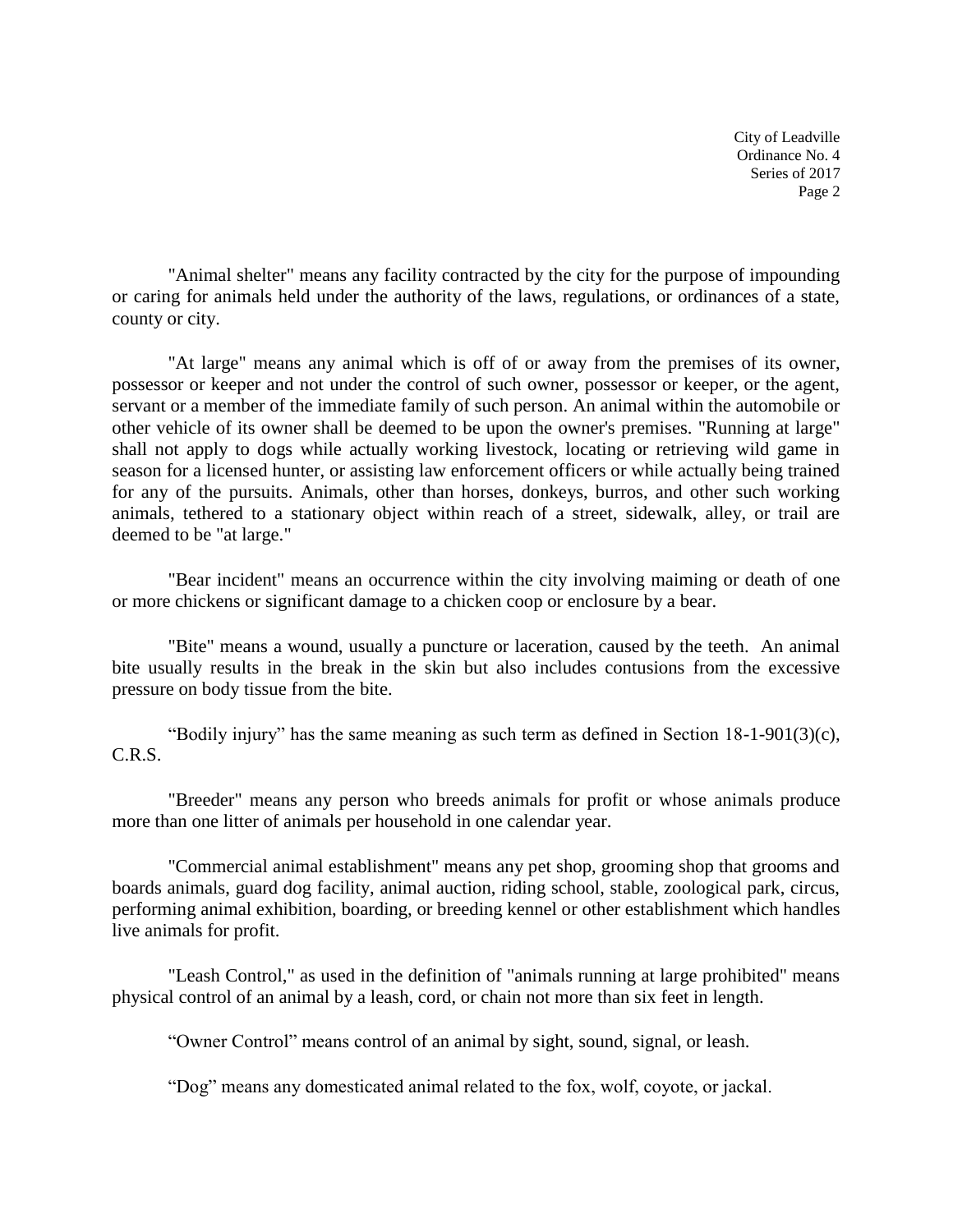"Domestic animal" means any dog, cat, any animal kept as a household pet, or livestock.

"Euthanasia" means to produce a humane death by techniques accepted by the American Veterinary Medical Association.

"Fowl" means any birds other than chickens and domesticated birds such as parakeets and parrots, including, but not limited to ducks, geese, turkeys, pheasant and pigeons.

"Habitual Offender" means any person found guilty of an offense under ordinance 6.04 for a third time in a three year period.

"Injure" means physical pain, illness, or any impairment of physical or mental condition.

"Keeper" means a person who has custodial or supervisory authority or control over an animal.

"Leash" or "lead" means a thong, cord, rope, chain or similar device, which holds an animal in restraint.

"Licensed kennels" mean any place or premises used in whole or in part for the purposes of boarding pet animals for compensation and which is duly licensed as a boarding kennel under the provisions of Part One, Article 57, Title 12, C.R.S.

"Licensing authority" means the Colorado Department of Agriculture, for the purpose of licensing kennels.

"Livestock" includes, but is not limited to, cattle, horses, mules, burros, llamas, sheep, goats, hogs, rabbits, chickens, cats, pigs, swine, snakes or foxes.

"Owner" or "owns" means any person, firm, corporation, or organization owning, possessing, harboring, keeping, having financial or property interest in, or having control or custody of a domestic animal.

"Pet animals" mean dogs, cats, rabbits, guinea pigs, hamsters, mice, snakes, iguanas, turtles, and any other species of wild or domestic animals sold or retained for the purpose of being kept as a household pet; except that skunks, monkeys, and other subhuman primates shall not be defined as pet animals for the purposes of this title.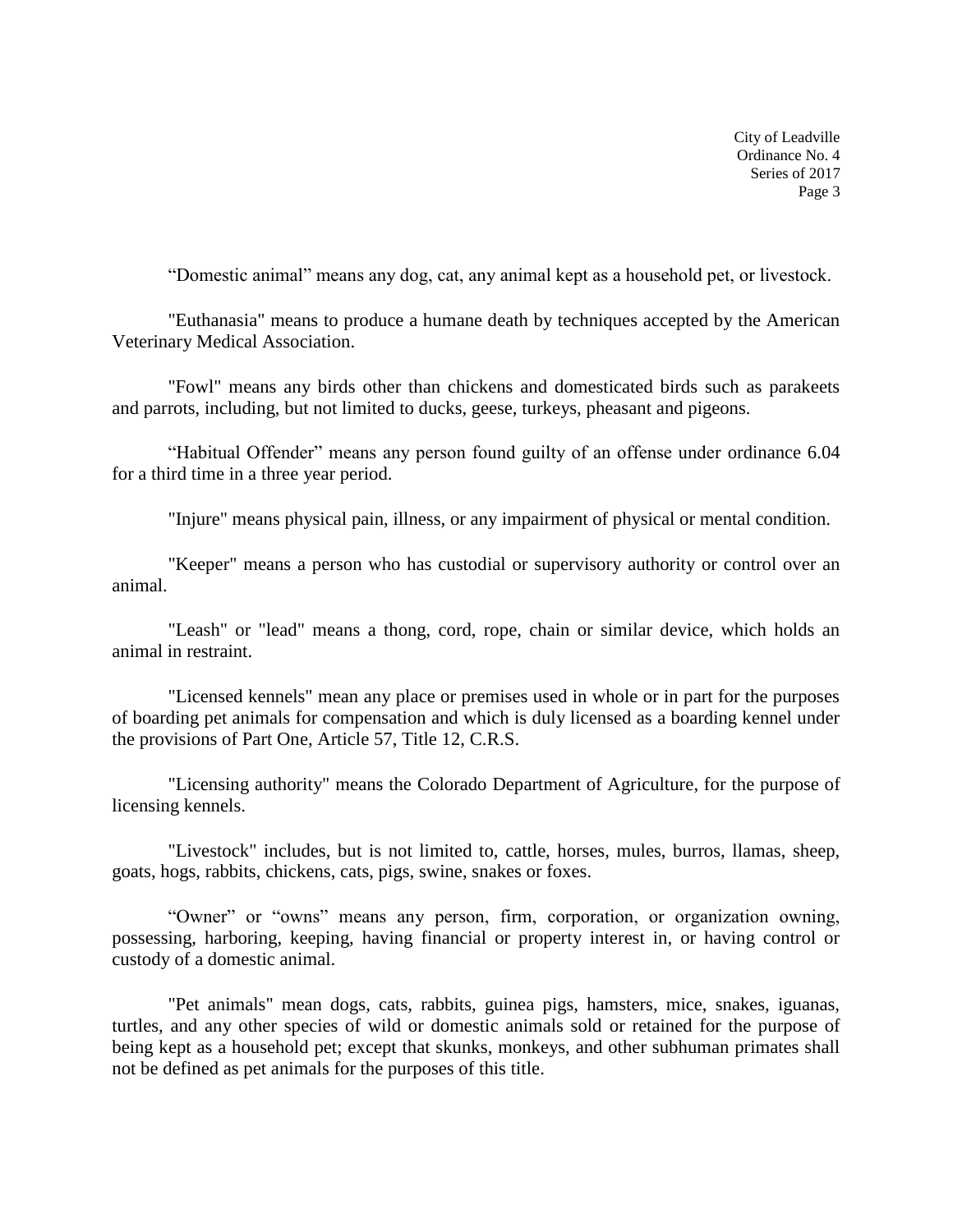"Pet shop" means every place or premises where pet animals are kept for the purpose of either wholesale or retail sale and which is licensed as a pet shop under the provisions of Part One, Article 57, Title 12, C.R.S.

"Person" means any individual, firm, partnership, corporation, or association.

"Public Gathering" means any assemblage of 20 or more people in a public area.

"Serious bodily injury" has the same meaning as such term defined in Section 18-1- 901(3)(p), C.R.S.

"Vicious" or "dangerous" animal means a domestic animal that:

- 1. Inflicts serious bodily injury or bodily injury upon, or causes the death of a person or domestic animal; or;
- 2. Demonstrates or has demonstrated tendencies that would cause a reasonable person to fear a real threat that the animal may inflict bodily injury or serious bodily injury upon or cause the death of any person or domestic animal; or

3. Engages in or is trained for animal fighting as described and prohibited in Section 18-9-204, C.R.S.

"Non-vicious" animal:

1. A vicious animal shall not be defined as the one-time incident of an animal responding to provocation or being inappropriately approached without the owner's permission. It is still the owner's responsibility for the behavior of their animal, even in those situations.

**Section 2.** Section 6.04.040 entitled Animals running at large, is hereby amended to read in full as follows:

# **6.04.040 – Animals running at large.**

A. No person shall suffer or permit any animal of which he or she is owner, custodian, or keeper to run "at large" within the city. The city shall have the right to impound any such animal.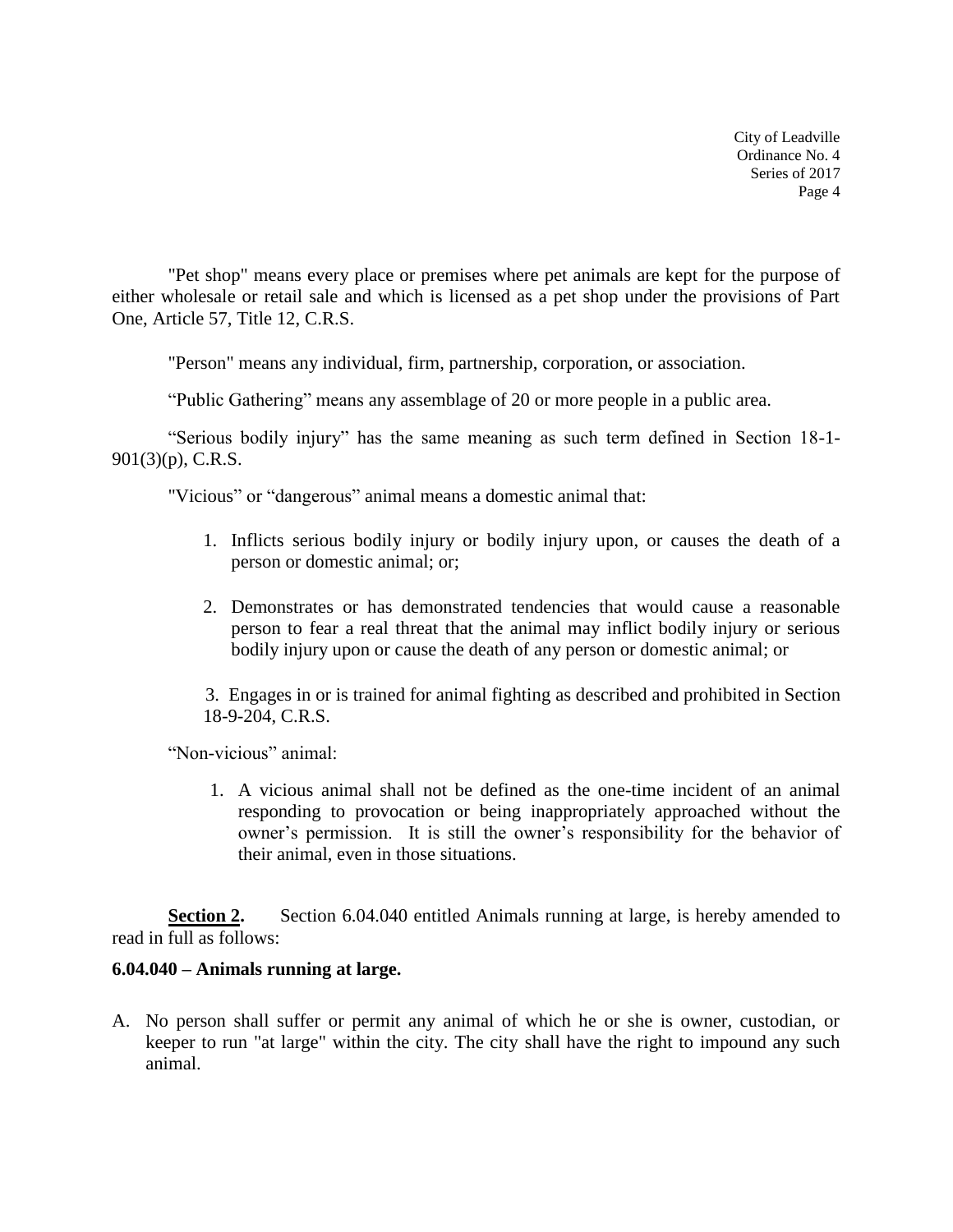- B. No animal shall be permitted within 50 feet of a public gathering in a public place unless under leash control of its owner or keeper. Public places include, but are not limited to, parking lots, churches, cemeteries, parks and schools. Except when determined by the Police Department, service animals, as defined in the implementing regulations of Title II and Title III of the federal "Americans with Disabilities Act of 1990", 42 U.S.C. sec. 12101 et seq., may be permitted in areas visibly marked "dogs prohibited" or other similar designation. In places that are not considered public gathering places, dogs may be under sight, sound and signal control.
- C. The City of Leadville shall have, at their discretion, the authority to declare public events as "dog free".
- D. Animals on Harrison Ave, between  $9<sup>th</sup>$  Street and  $2<sup>nd</sup>$  Street, shall be under leash control, unless Harrison Ave has been declared "dog free" for an event.
- E. Any owner, keeper or custodian that violates the provisions of this section shall be punished as follows:
	- 1. Upon a first conviction, such person shall be assessed a penalty of twenty five dollars (\$25.00) if the animal is spayed or neutered. If the animal is not spayed or neutered the penalty shall be one hundred dollars (\$100.00). If the person presents proof that the animal has been spayed or neutered since the date of the offense the penalty shall be twenty five dollars (\$25.00).
	- 2. Upon a second conviction, such person shall be assessed a penalty of fifty dollars (\$50.00) if the animal is spayed or neutered. If the animal is not spayed or neutered the penalty shall be one hundred dollars (\$100.00). If the person presents proof that the animal has been spayed or neutered since the date of the offense the penalty shall be fifty dollars (\$50.00).
	- 3. Upon conviction for a third or subsequent offense such person shall be punished as provided in Chapter 1.20.10 of the Leadville Municipal Code.
	- 4. If the animal is determined to be vicious or dangerous by the responding officer then the offense shall be prosecuted and punishable as provided under Section 6.04.050 of this code and a court may order restitution for any damages caused by the animal and for the cost to the City to capture and confine such animal.

**Section 3.** Section 6.04.050 entitled Vicious animals, is hereby amended to read in full as follows:

# **Sec. 6.04.050 Vicious animals**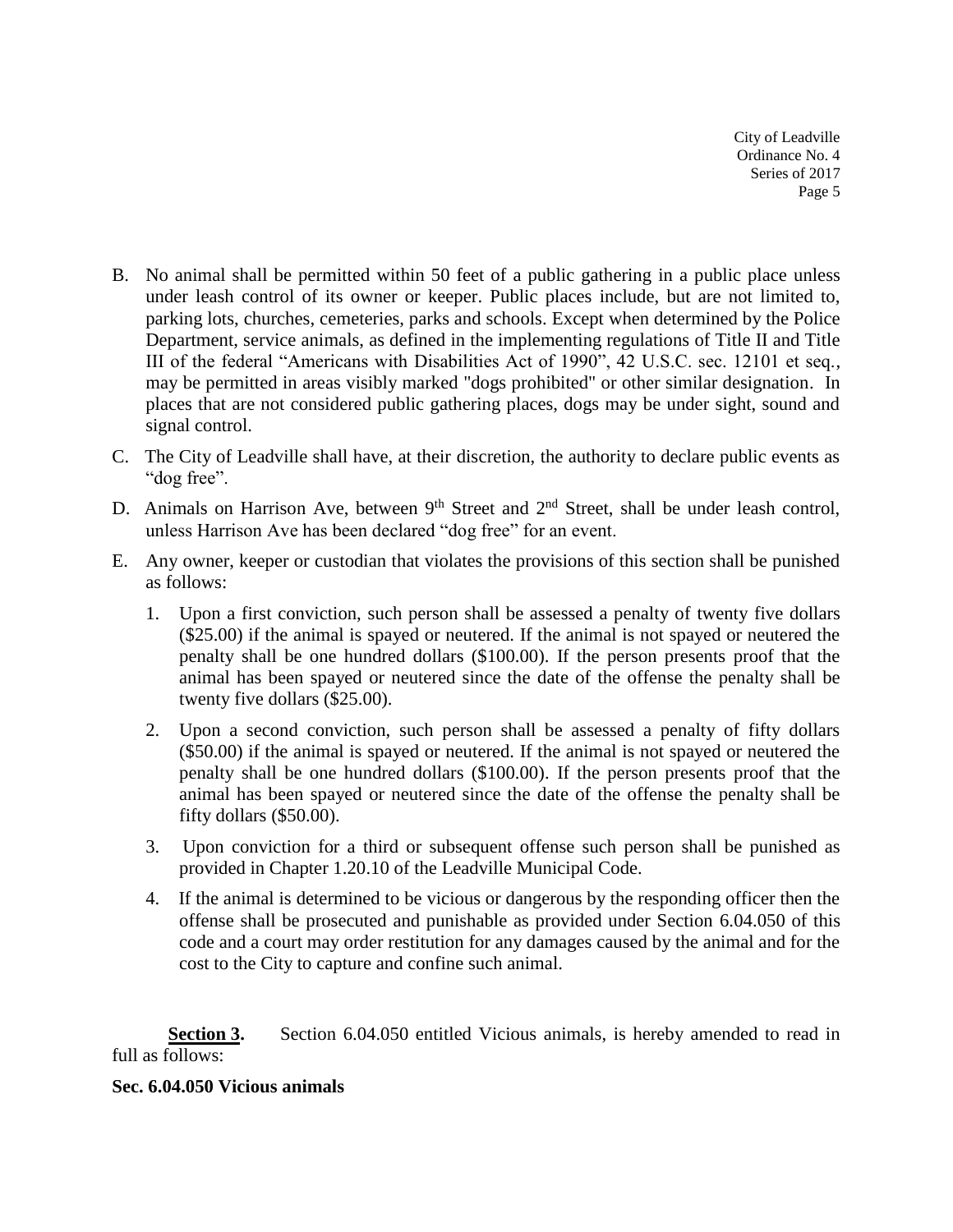- A. It is unlawful for any owner, custodian, or keeper of a vicious animal to fail to prevent a vicious animal from running at large within the city. It shall be an affirmative defense to charges under this section that the actual or intended victim of any attack has attacked an owner, custodian, or keeper of the animal.
- B. A person commits ownership of a vicious animal if such person owns, possesses, harbors, keeps, has a financial or property interest in, or has custody or control over a vicious animal.
- C. The animal control officer or any police officer shall impound any animal which is reasonably believed to be vicious and is not in compliance with subsections A and B of this section.
- D. Report of Animal Bites.
	- 1. Any owner, custodian, or keeper of an animal that bites a person shall immediately notify the animal control officer or a police officer.
	- 2. It shall be the duty of every physician and medical practitioner practicing in the city to report to the animal control officer or the police department the name and address of the owner of any animal that has caused any person to be treated for bites or wounds inflicted by an animal, together with all available information necessary for rabies control.
	- 3. It shall be the duty of every veterinarian practicing within the city to report to the animal control officer or the police department, the name and address of the owner of any animal treated for bites or wounds inflicted by another animal, together with all available information necessary for rabies control.
- E. Any animal that has bitten any person or animal, and has been determined to be vicious, shall be impounded by the code enforcement officer or any other officer, for a minimum of ten days during which time proof of a current rabies vaccination shall be provided, and the Animal Shelter Manager may determine whether the animal may be released to the owner after the ten day holding period. If it is a bite by an animal that has not been determined to be vicious, the animal may be released to the owner upon proof of rabies vaccination.
- F. Animals suspected of having rabies shall be impounded in solitary confinement and under observation for a period of not less than ten (10) days. If there is doubt that the animal has been effectively vaccinated against rabies, it shall be vaccinated no earlier than the tenth day of its hold and shall not be released until vaccinated. All expenses incurred as a result of this section shall be paid by the owner, custodian or keeper of the animal before the animal is released.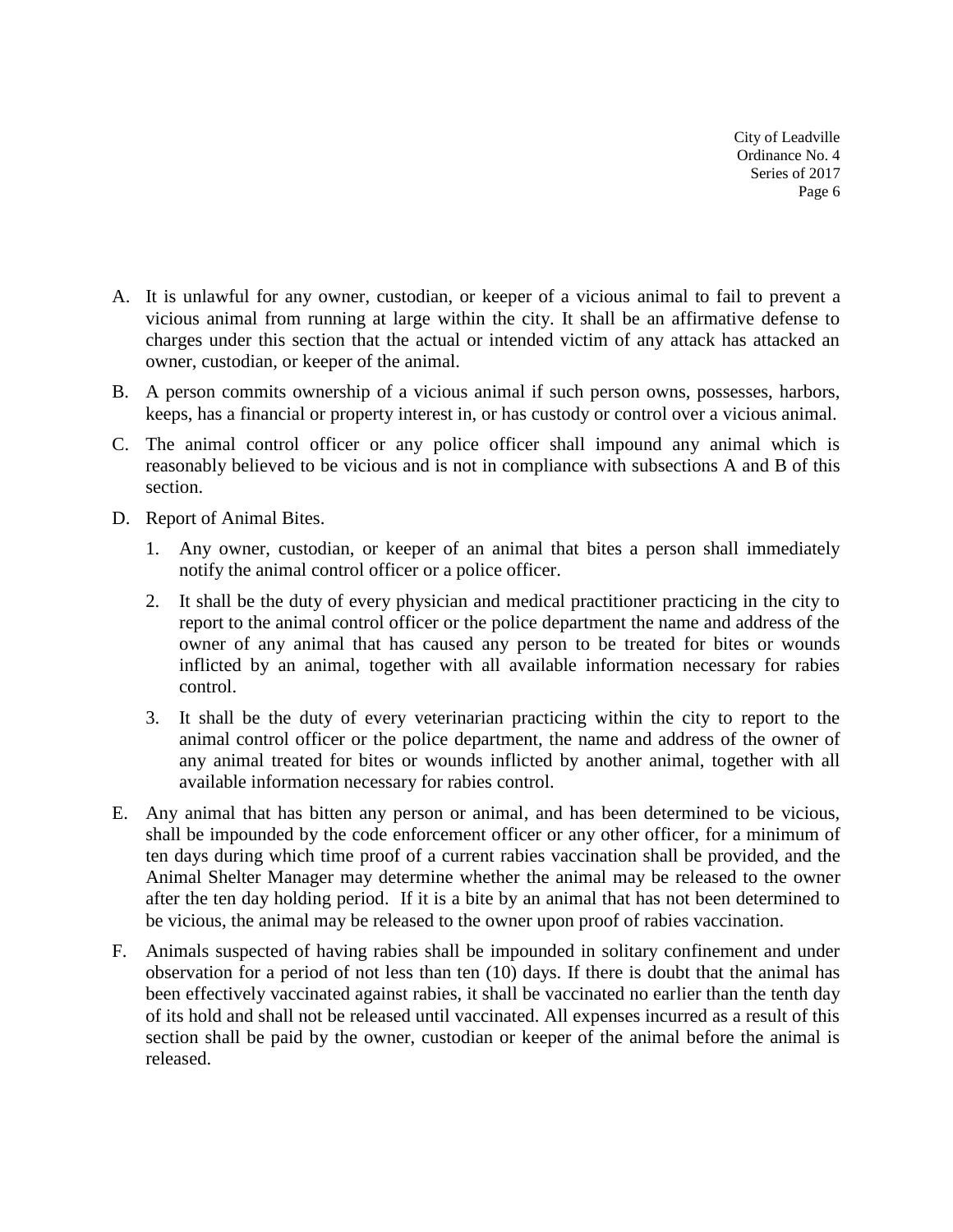- G. Any at large animal suspected of having rabies or any at large animal that has bitten a person or animal may be slain by any animal control officer or police officer if it cannot be safely captured and kenneled.
- H. Any owner, keeper or custodian that violates the provisions of this vicious animal ordinance shall be punished as follows:
	- 1. Any person convicted of a first offense under this section shall be punished as provided in Section 1.20.010(A) of this code. Fifty percent of such fine shall be earmarked to the Animal Shelter to defray the costs associated with this ordinance. Also upon the first conviction under this vicious animal ordinance, the owner of the animal determined to be vicious shall undergo, with that animal, a training course as specified by the Animal Shelter Manager.
	- 2. Any person convicted of a second or subsequent offense shall be fined the maximum fine under Section 1.20.010 (A) and that fine shall not be suspended in whole or in part. Fifty percent of such fine shall be earmarked to the Animal Shelter to defray the costs associated with this ordinance.
	- 3. Owners convicted of a second offense under this section shall be required to provide proof of liability insurance to the court within a timeframe as ordered by the court to insure against damage or injury caused or which may be caused by such animal in an amount of at least three hundred thousand dollars (\$300,000.00) or the animal shall be surrendered to the Leadville Animal Shelter, or an animal control officer or police officer for impoundment.
	- 4. The disposition of any animal determined to be vicious shall be at the discretion of the Animal Shelter Manager.
	- 5. The court may order restitution for any damages caused by an animal under this section.
	- 6. (a) Upon the second or subsequent offense, the court may issue an order prohibiting ownership of the offending animal(s) within the city limits for any violation of Section 6.04.040 or Section 6.04.050 of this code.

(b) Upon the determination that an animal owner is an ""Habitual Offender", the court shall issue an order prohibiting ownership of any animal(s) within the city limits if a violation of Section 6.04.040 or Section 6.04.050 of this code resulted in serious bodily injury to or death of a person or domestic animal.

**Section 3. Remaining provisions.** Except as specifically amended hereby, all other provisions of the Leadville Municipal Code shall continue in full force and effect.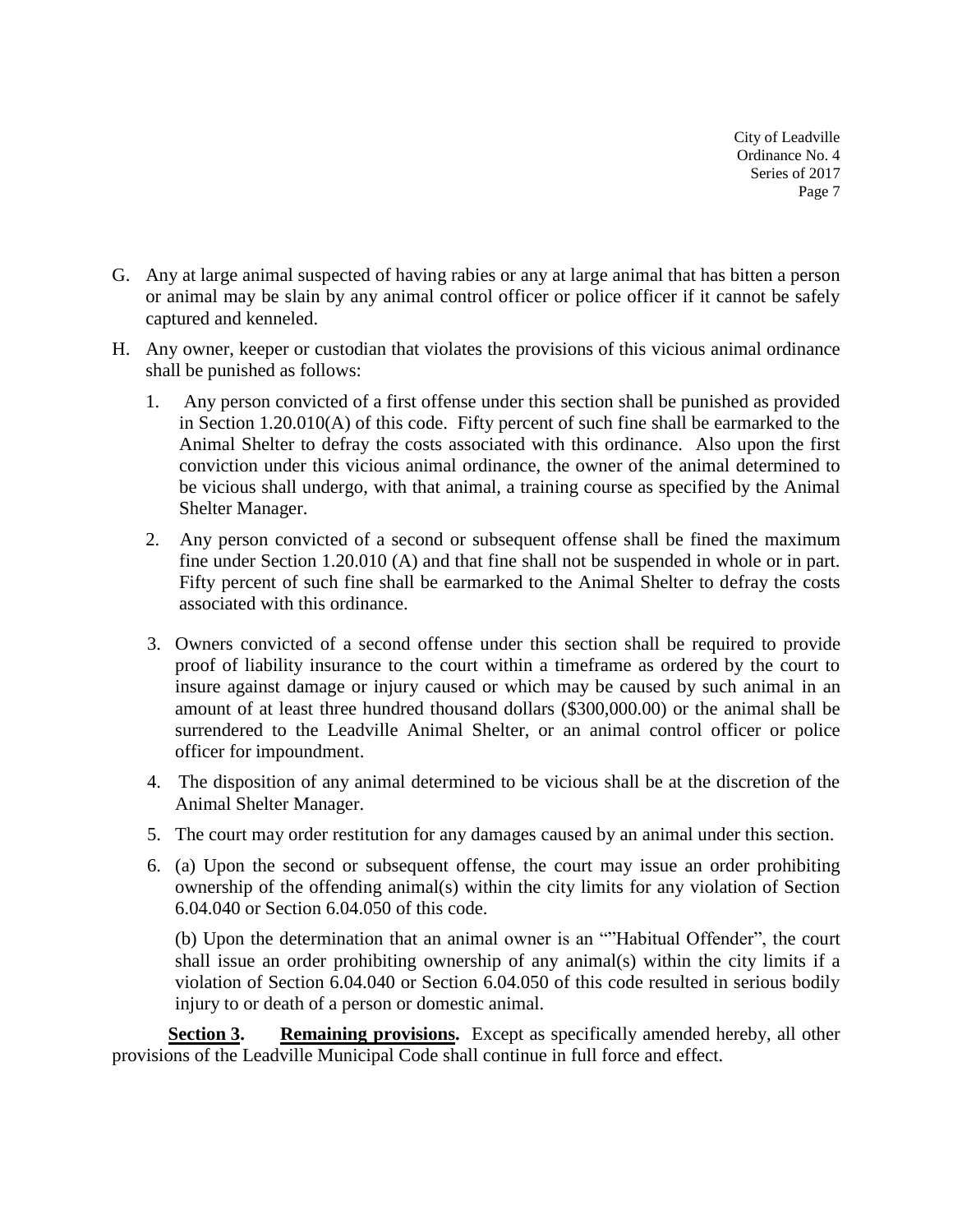**Section 4. Codification Amendments.** The codifier of Leadville's Municipal Code is hereby authorized to make such numerical, technical and formatting changes as may be necessary to incorporate the provisions of this Ordinance within the Leadville Municipal Code.

**Section 5. Severability.** Should any one or more sections or provisions of this ordinance or enacted hereby be judicially determined invalid or unenforceable, such judgment shall not affect, impair or invalidate the remaining provisions of this Ordinance, the intention being that the various sections and provisions are severable.

**Section 6. Repeal.** Any and all ordinances or codes or parts thereof in conflict or inconsistent herewith are, to the extent of such conflict or inconsistency, hereby repealed; provided, however, that the repeal of any such ordinance or code or part thereof shall not revive any other section or part of any ordinance or code provision heretofore repealed or superseded and this repeal shall not affect or prevent the prosecution or punishment of any person for any act done or committed in violation of any ordinance or code hereby repealed prior to the taking effect of this ordinance.

INTRODUCED, READ, APPROVED AND ORDERED PUBLISHED in full on first reading this  $\_\_\_\_$  day of  $\_\_\_\_\_\_$ , 2017.

ATTEST:

Greg Labbe, Mayor

Bethany Maher, City Clerk

PUBLISHED in full in The Herald Democrat, a newspaper of general circulation in the City of Leadville, Colorado, on \_\_\_\_\_\_\_\_\_\_\_\_\_\_\_\_\_\_\_\_\_\_\_\_\_, 2017.